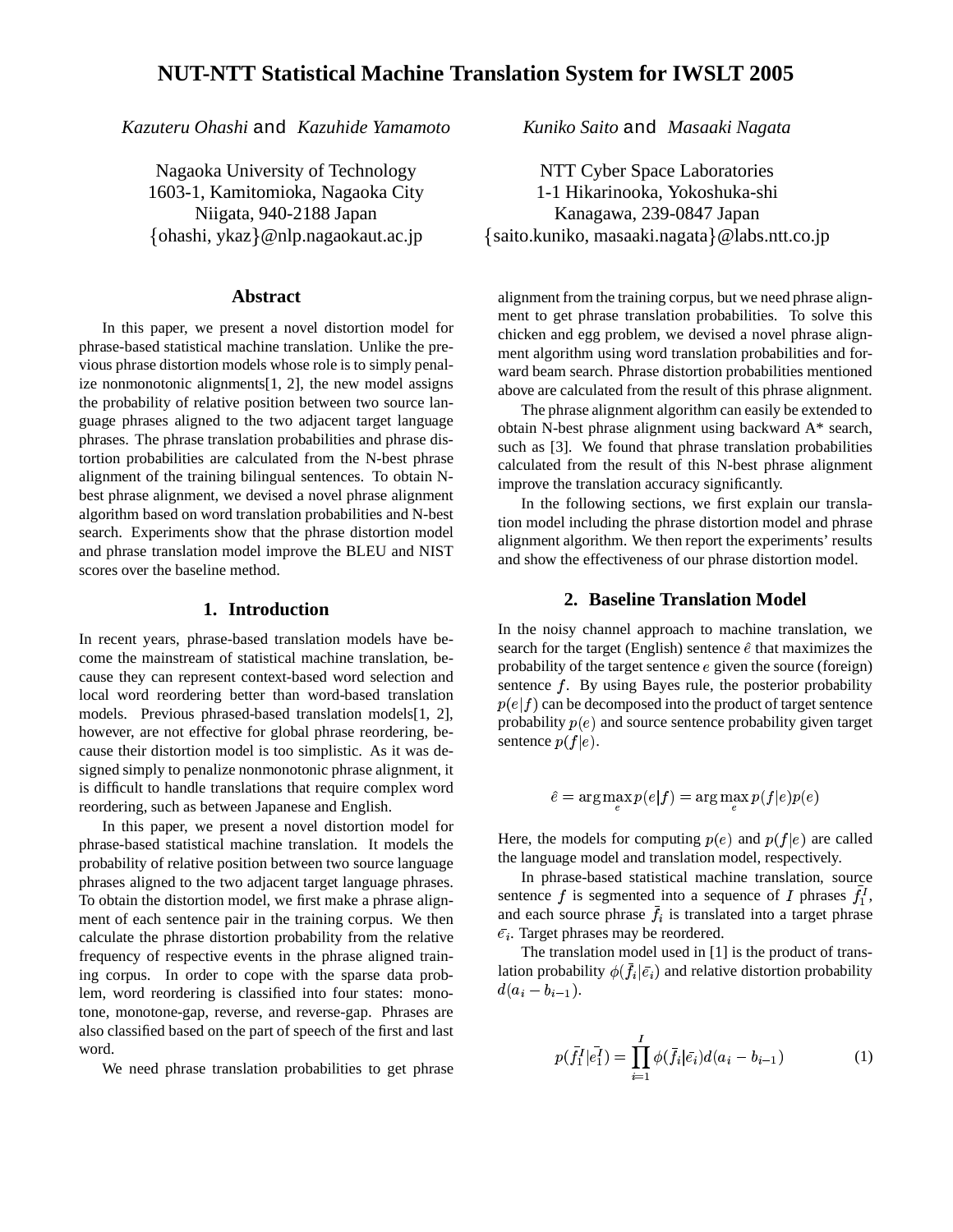

Figure 1: Example of relative distortion

where  $a_i$  denotes the start position of the source phrase that is translated into the *i*-th target phrase, and  $b_{i-1}$  denotes the end position of the source phrase translated into the  $(i - 1)$ -th target phrase.

Translation probability is calculated from the relative frequency of the respective source phrase given the target phrase.

$$
\phi(\bar{f}|\bar{e}) = \frac{count(f, \bar{e})}{\sum_{\bar{f}} count(\bar{f}, \bar{e})}
$$
(2)

where  $count(f, \overline{e})$  gives the frequency of the source phrase f aligned to the target phrase  $\bar{e}$  in the parallel corpus. Note that, due to Bayes rule, the translation direction is inverted from a modeling standpoint.

The distortion model used in [1] is empirically defined as follows, with an appropriate value for parameter  $\alpha$ .

$$
d(a_i - b_{i-1}) = \alpha^{|a_i - b_{i-1} - 1|} \tag{3}
$$

Figure 1 illustrates the idea of relative distortion, using Japanese to English translation as an example. The target English sentence is generated from left to right by translating the source Japanese phrases in arbitrary order. Suppose we are generating target phrase "help" by translating the source phrase " $\sharp \sharp \sharp \uparrow \uparrow$ ". The source phrase translated into the previous target phrase "disposed to" is " $\delta \vec{U} \approx$   $\ell \nu$ ". Since the start position of the source phrase for this target phrase  $a_i$ is 4, and the end position of the source phrase for previous target phrase  $b_{i-1}$  is 8, the relative distortion is  $4-8=-4$ .

The purpose of the distortion model in Equation 3 is simply to penalize nonmonotonic phrase alignment. It cannot represent the general tendency of global phrase reordering, in terms of the distance and direction of the movement, as well as their dependency on phrase type. For example, for English to Japanese translation, the verb phrase generally moves toward the end of the sentence. In the next section, we present a novel phrase distortion model that considers these aspects.

# **3. Phrase Distortion Model**

We define our phrase distortion model as the probability of relative distance between two source language phrases that are aligned to the two adjacent target language phrases,

$$
p(d|\bar{e}_{i-1}, \bar{e}_i, \bar{f}_{i-1}, \bar{f}_i) \tag{4}
$$

where  $\bar{e}_{i-1}$  and  $\bar{e}_i$  are adjacent target phrases,  $f_{i-1}$  and  $f_i$  are source phrases aligned to  $\bar{e}_{i-1}$  and  $\bar{e}_i$ , and d is the relative distance between  $f_{i-1}$  and  $f_i$ .

Since the above distortion model involves too many parameters to estimate, we approximate it in several steps. First, we classify the relative distance  $d$  into four states:

- . monotone: The two source phrases are adjacent, and are in the same order as the two target phrases.
- . monotone-gap: The two source phrases are not adjacent, but are in the same order as the two target phrases.
- reverse: The two source phrases are adjacent, but are in reverse order of the two target phrases.
- . reverse-gap: The two source phrases are not adjacent, and are in reverse order as the two target phrases.

We then classify each phrase by the part of speech of its head word. We define (arguably) the first word of each phrase as head word for English and Chinese, and the last word of each phrase as head word for Japanese.

Finally, we consider a series of distortion models that have increasingly complex dependencies.

$$
\begin{array}{l} p(d)\\ p(d|class(\bar{f}_i))\\ p(d|class(\bar{e}_{i-1}),class(\bar{f}_i))\\ p(d|class(\bar{e}_{i-1}),class(\bar{f}_{i-1}),class(\bar{f}_i))\\ p(d|class(\bar{e}_{i-1}),class(\bar{e}_i),class(\bar{f}_{i-1}),class(\bar{f}_i))\end{array}
$$

where  $class(\cdot)$  represents the classification of each phrase. When we classify each phrase by the part of speech of its head word, we identify the above five distortion models as type 1, 2s, 3s, 4s and 5s, respectively.

 $\frac{1}{1}$  tion models type 2s and type 3s, respectively, for Japanese Figure 2 and Figure 3 show examples of phrase distorto English translation. Here, monotone, monotone-gap, reverse, reverse-gap are represented by 1, 2, -1, -2, respectively. In Figure 3, the first three elements are  $d, class(f_i)$ ,  $class(\bar{e}_{i-1})$ , respectively. The fourth and fifth element are the distortion probability and frequency of this event in the training corpus.

> Since we are not sure whether it is appropriate to define the head word of each phrase for each language a priori, we also tried "dual" distortion models, where  $class(\cdot)$  of each phrase represented by both the first and the last word of each phrase. We call them type 2d, 3d, 4d, and 5d. An example of 3d is shown in Figure 4, where  $class(f_i)$  and  $class(\bar e_{i-1})$ are represented by two POS tags.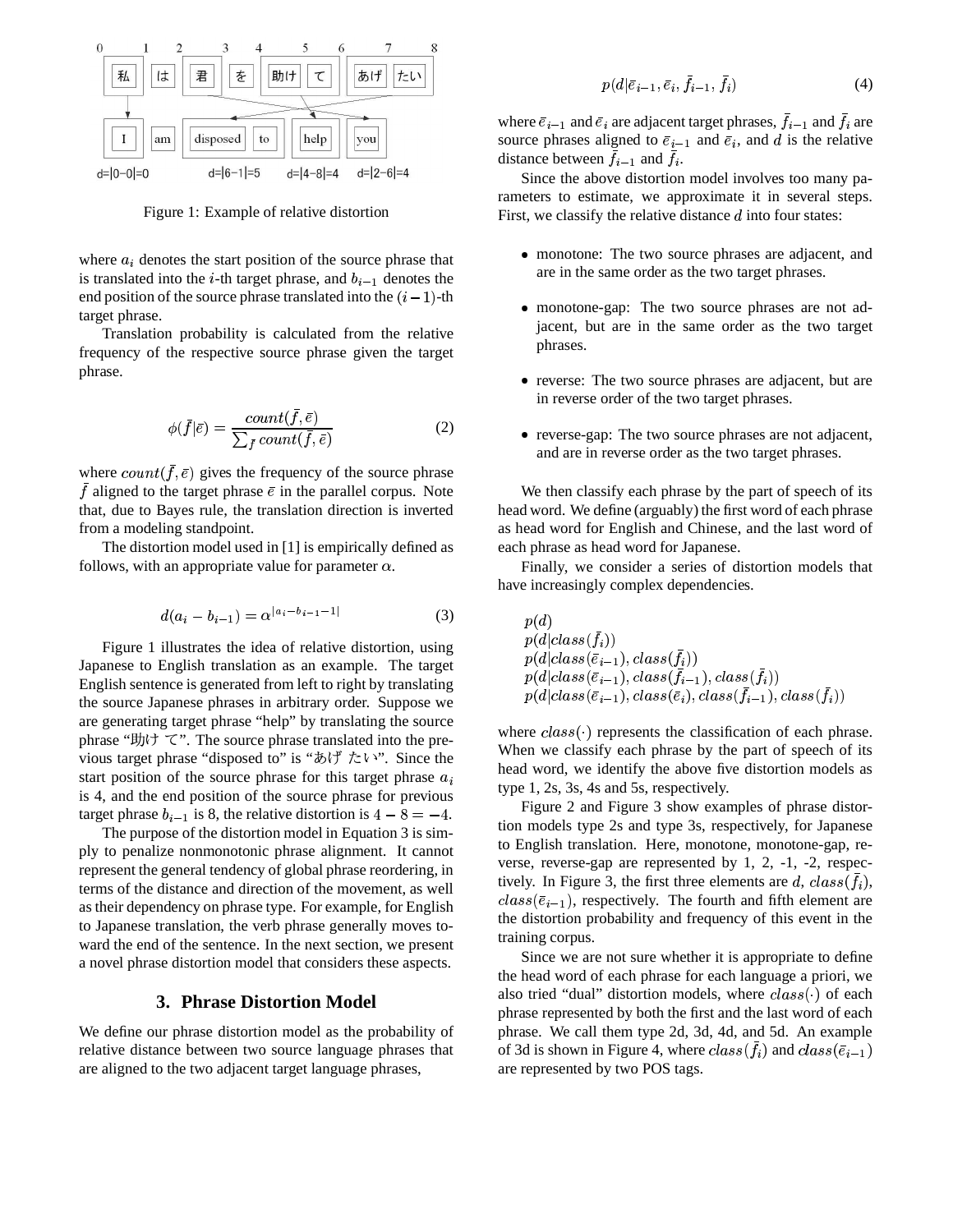```
...
-1 名詞-非自立 名詞-非自立 WRB WRB|0.34|17
-1 名詞-非自立 名詞-副詞可能 PRP PRP|0.75|3
-1 名詞-非自立 連体詞-連体詞 DT NNS|1|2
-1 名詞-副詞可能 記号-句点 NNP NNP|0.0526315789473684|1
-1 名詞-副詞可能 記号-句点 NNP TO|0.333333333333333|1
-1 名詞-副詞可能 記号-読点 . NN|1|1
...
```
Figure 4: Example of phrase distortion model type 3d

```
...
-1 名詞-非自立|0.456879958687386|9732
-1 名詞–副詞可能|0.380326288979142|5525
-1 連体詞-連体詞|0.0594823032223983|563
-2 フィラー-フィラー 0.578082191780822 | 422
-2 感動詞-感動詞|0.159919507575758|1351
-2 記号-句点|0.00304719568373694|1020
...
```
Figure 2: Example of phrase distortion model in type 2s

```
...
-1 名詞-非自立 WDT|0.676470588235294|69
-1 名詞-非自立 WP|0.360189573459716|152
-1 名詞-非自立 WRB|0.309219858156028|218
-1 名詞-副詞可能 ,|0.175824175824176|16
-1 名詞-副詞可能 .|0.216|27
-1 名詞-副詞可能 CC|0.130434782608696|3
...
```
Figure 3: Example of phrase distortion model type 3s

#### **4. Phrase Alignment**

The phrase distortion model in the previous section is computed from the Viterbi phrase alignment of the training corpus. In order to obtain this phrase alignment, we search for the segmentation of source and target sentences that maximizes the product of lexical translation probabilities  $p(f_i | \bar{e}_i)$ ,

$$
(\hat{f}_1^I, \hat{e}_1^I) = \arg \max_{f_1^I, \bar{e}_1^I} \prod_{i=1}^I p(\bar{f}_i | \bar{e}_i)
$$
 (5)

Here, lexical translation probability [4] is an approximation of phrase translation probability based on the word translation probabilities estimated by using GIZA++[5],

$$
p(\bar{f}|\bar{e}) = \prod_{j} \sum_{i} p(f_j|e_i)
$$
 (6)

where  $f_i$  and  $e_i$  are words in the phrases.

The phrase alignment is obtained by following these steps:

- 1. All pairs of one word from the source sentence and one word from the target sentence are considered as the phrase translation candidates.
- 2. If the lexical translation probability of a phrase translation candidate is less than the threshold, it is deleted.
- 3. Each phrase translation candidate is expanded toward its neighbors as described in [1].
- 4. If the lexical translation probability of the expanded phrase translation candidate is less than the threshold, it is deleted.
- 5. This expansion and deletion is repeated until no further expansion is possible.
- 6. Search for consistent phrase alignment among all combinations of the above phrase translation candidates.

We can obtain the Viterbi phrase alignment by using beam search from the beginning of the sentence to the end. We also can obtain the N-best phrase alignment by using  $A^*$ search as described in [3].

Here, we must consider three parameters: phrase translation candidate threshold, beam width, and the number of N-best alignments. Preliminary tests have shown that the appropriate parameter is 1e-15 for phrase candidate threshold, 1000 for beam width, and 20 for the number of N-best. Nbest phrase alignment is used for computing the phrase translation model, and Viterbi alignment is used for computing the phrase distortion model.

Figure 5 shows an example of the best 3 phrase alignments for a Japanese-English bilingual sentence. Each line represents a phrase translation candidate, where the first item is source phrase, second and third items are start and end positions of the phrase in the source sentence, fourth and fifth items are the parts of speech of the first and last words in the source phrase. After that, the same information for the target phrase is listed.

#### **5. Corpus and Tools**

We participated in Supplied Data + Tools Track in Japanese-English and Chinese-English translation because we need a part of speech tagger to obtain part of speech information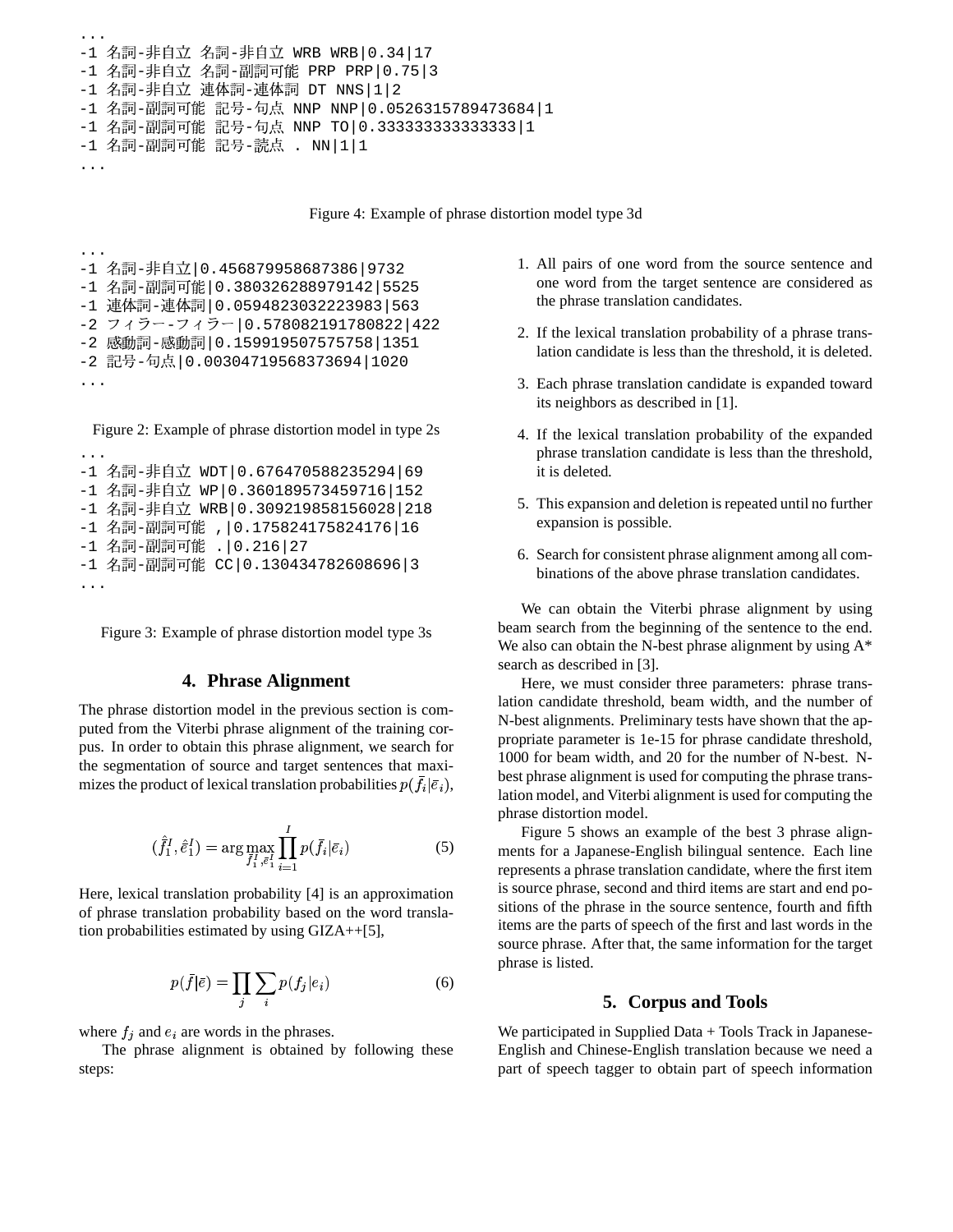```
- Company and Company
 号 は 赤 でし た|1|5|名詞-一般|助動詞-助動詞|the light was red|1|4|DT|JJ
。|6|6|記号-句点|記号-句点|.|5|5|.|.
2.71232e-06
-
 号 は|1|2|名詞-一般|助詞-係助詞|the light|1|2|DT|NN
赤 でし た|3|5|名詞-一般|助動詞-助動詞|was red|3|4|VBD|JJ
。|6|6|記号-句点|記号-句点|.|5|5|.|.
2.4524e-06
- Company and Company
 号 は|1|2|名詞-一般|助詞-係助詞|the light|1|2|DT|NN
でし た|4|5|助動詞-助動詞|助動詞-助動詞|was|3|3|VBD|VBD
赤|3|3|名詞-一般|名詞-一般|red|4|4|JJ|JJ
。|6|6|記号-句点|記号-句点|.|5|5|.|.
2.38498e-06
```
Figure 5: Example of N-best phrase alignment for Japanese-English bilingual sentence

for our phrase distortion model. We did not use the word segmentation information of Japanese and Chinese provided in the supplied data because of the constraints of the POS tagger we used.

Word segmentation and POS tagging for Japanese was done by ChaSen[6]. As ChaSen's part of speech has a hierarchy, we used the first two layers. Word segmentation and POS tagging for Chinese was done by our own tool[7]. English is tokenized by a tool provided by LDC (tokenizer.sed)[8], and POS tagged by MXPOST[9]. Word translation probabilities are obtained by using GIZA++[5]. English are lowercased for training.

We used a back-off word trigram model as the language model. It is trained from the lowercased English side of the parallel training corpus using Palmkit[10].

For Japanese-English translation, we used a minimum error rate training tool provided by CMU[11]. The features used were the following:

- Phrase translation probability (both directions)[1]
- . Lexical translation probability (both directions)[4]
- Word penalty[12]
- . Phrase distortion probability

We didn't apply minimum error rate training to Chinese-English translation because we found no significant improvements for some reasons.

#### **6. Experiments and Discussions**

First, we compared our phrase extraction method with the conventional method described in [1]. Table 1 shows the NIST and BLEU scores for development set 2 in Japanese-English translation. We found that our phrase extraction method using N-best phrase alignment significantly improved the translation accuracy.

We then compared our phrase distortion model to the conventional distortion model[1]. Figure 6 shows the BLEU scores of the Japanese-English and Chinese-English translations created with various distortion models. Here, distortion model type 0 represents the conventional model [1]. Table 2 and Table 3 are NIST and BLEU scores for development set 2 of Japanese-English translation with various distortion models, before and after minimum error rate training. We found that, in general, distortion models type 2s and 3s yield a slight improvement in accuracy.

Table 1: Translation accuracy for development set 2 of Japanese-English with different phrase extraction methods

| phrase extraction   NIST score   BLEU score |        |        |
|---------------------------------------------|--------|--------|
| conventional                                | 7.6162 | 0.3375 |
| our method                                  | 8.8159 | 0.4471 |

Table 2: Translation accuracy for development set 2 of Japanese-English with different distortion models (before MER training)

| $\ldots$<br>distortion type | NIST score | <b>BLEU</b> score |
|-----------------------------|------------|-------------------|
| 0                           | 8.7706     | 0.4050            |
| 1                           | 8.9302     | 0.4219            |
| 2s                          | 9.0435     | 0.4264            |
| 3s                          | 8.9000     | 0.4179            |
| 4s                          | 8.9419     | 0.4231            |
| 5s                          | 8.8852     | 0.4168            |
| 2d                          | 8.9904     | 0.4231            |
| 3d                          | 8.9792     | 0.4214            |
| 4d                          | 8.6711     | 0.3895            |
| 5d                          | 8.7216     | 0.3959            |

In the experiments, the BLEU and NIST scores for distortion models 4d and 5d were generally very low. This is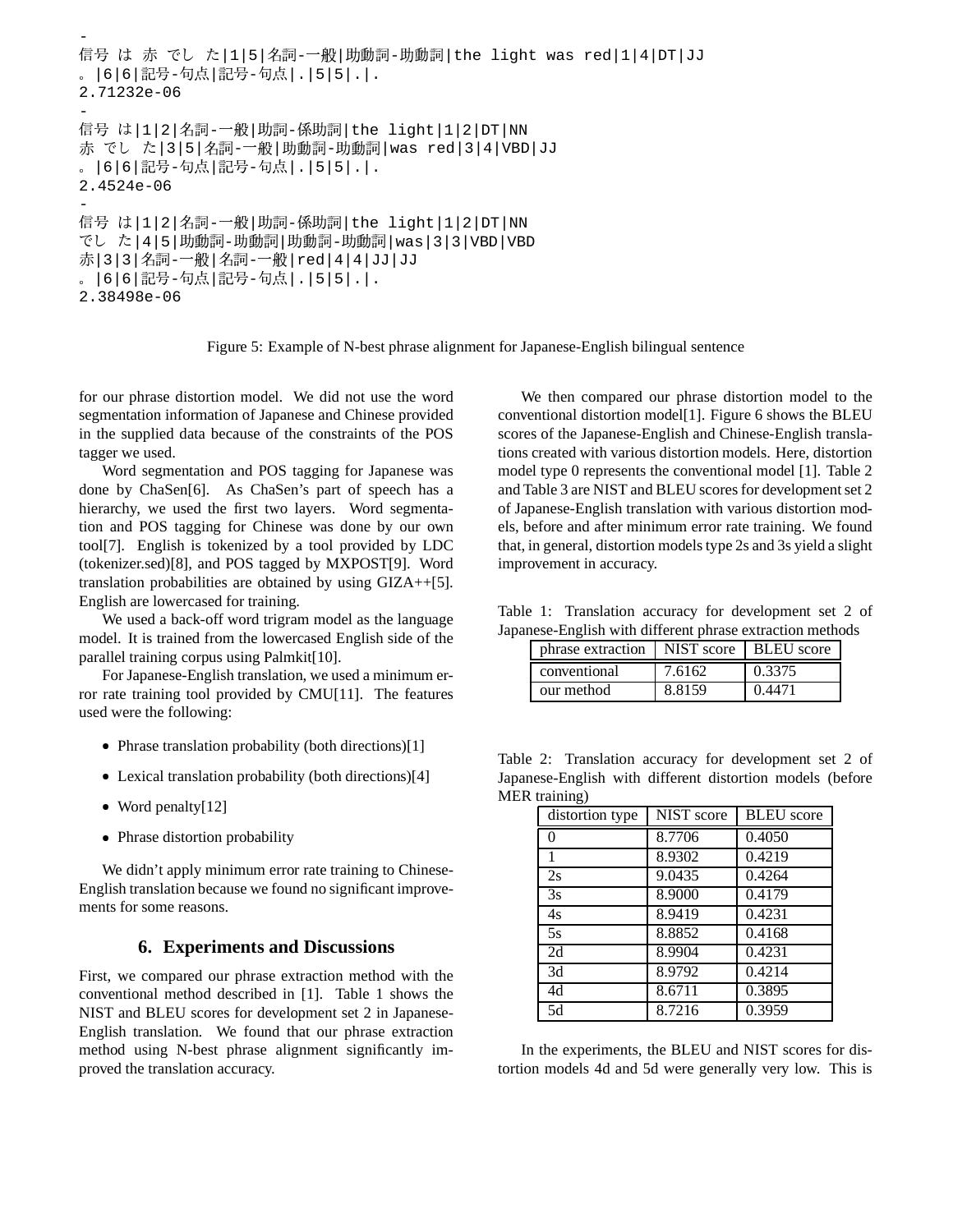

Figure 6: BLEU score of Japanese-English and Chinese-English translation with different distortion models

Table 3: Translation accuracy for development set 2 of Japanese-English with different distortion models (after MER training)

| distortion type | <b>NIST</b> score | <b>BLEU</b> score |
|-----------------|-------------------|-------------------|
| 0               | 8.9551            | 0.4593            |
| 1               | 8.8916            | 0.4549            |
| 2s              | 8.9454            | 0.4581            |
| 3s              | 8.9846            | 0.4588            |
| 4s              | 8.9489            | 0.4539            |
| 5s              | 8.9995            | 0.4586            |
| 2d              | 8.8941            | 0.4500            |
| 3d              | 8.9219            | 0.4466            |
| 4d              | 8.8263            | 0.4181            |
| 5d              | 8.8829            | 0.4298            |

probably caused by data sparseness. The distortion model must consider 8 to 10 parts of speech using only the supplied data. The situation might be different if we had more training data.

We could not get phrase alignment for 1095 (5.5%) of the 20000 training sentences. In general, if the training parallel sentence is too long, we cannot get phrase alignment because of the large search space. As these sentences are not used for training at all, it probably hurt the performance significantly. Some countermeasure is needed, for example, limiting the search space for those long sentences by using the distortion model obtained from relatively short sentences.

In this experiment, the number of (N-best) phrase alignments for a sentence is fixed. This strategy is not the best because the number of plausible phrase alignments increases exponentially against sentence length. We must vary the number of alignments according to sentence length. It might be worth investigating other representation forms of phrase alignments, such as word graph.

# **7. Conclusion**

In this paper, we present a novel phrase distortion model and a novel phrase alignment method for computing a more useful phrase distortion model. We show, by experiment, that the phrase distortion model described herein offers improved